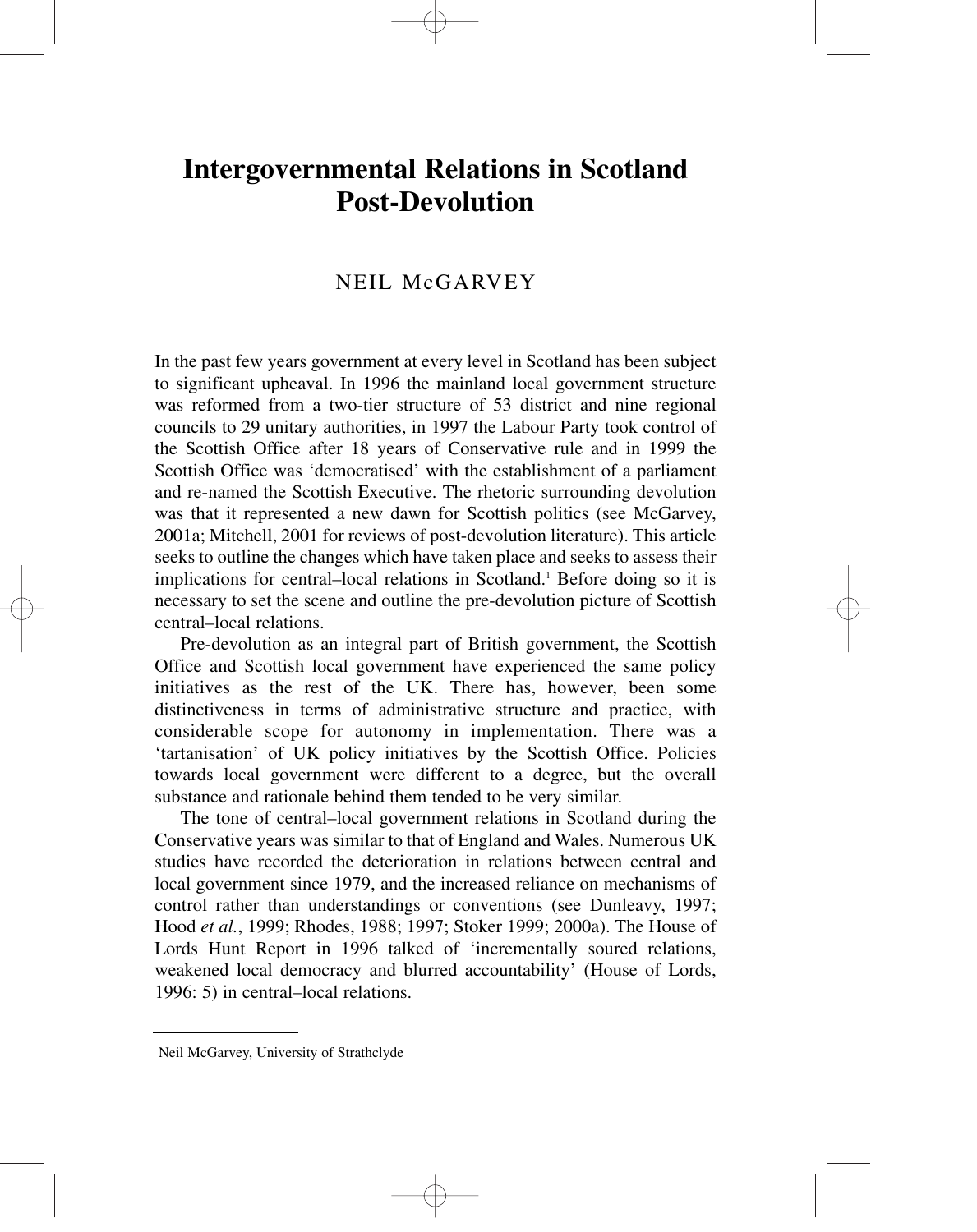However, relations never quite deteriorated to the same extent in Scotland as they did south of the border. Scottish Office oversight of local councils has reflected its more consensual style (Midwinter *et al*., 1991). This is not to say there have not been problems – Compulsory Competitive Tendering (CCT), rate-capping, the poll tax and structural reorganisation, all contributed to increased tensions. However, there has not been the same corrosive lack of trust that was evident in England (see Lowndes, 1998). The small-scale nature of central–local relations in Scotland is reflected in the close physical proximity and the interpersonal relations between members of the Convention of Scottish Local Authorities (COSLA), Scottish civil servants and politicians. The concept of 'village life' in Whitehall identified by Heclo and Wildavsky (1981) retains a strong resonance in Scottish central–local relations with direct contacts possible in smaller policy networks (Midwinter and McGarvey, 2001: 847).

Post-devolution Scottish local councils are pivotal institutions for the Scottish Executive delivering on its commitment to make a difference to their lives of ordinary Scottish people. Local government is a key partner in the Scottish Executive's desire to deliver on the social justice agenda that forms the framework of the programme for government. Councils are critical to the executive delivering its key pledges and objectives such as strong communities, an enterprising workforce and sustainable development. On a broader level, councils are also important for delivering on devolution's objectives of strengthened democratic control and political accountability in Scotland.

### THE NEW PARLIAMENT

Before examining executive–local government relations it is worth noting how the parliament has dealt with local government. The 'village life' nature of politics in Scotland, noted above, did not prevent concerns over the impact of devolution on local government (see Alexander, 1997; Sinclair, 1997; Himsworth, 1998). However, the devolution White Paper (Scottish Office, 1997: para.6.7) made it clear that the government did not envisage the parliament taking powers from local authorities.

There is no doubt, however, that the arrival of the parliament changed the context of local government in Scotland. As the Commission on Local Government noted:

The arrival of the Scottish Parliament represents a fundamental change in the political landscape within which Scottish councils in future will operate. Although Parliament and local government each have a democratic base, the Parliament will have the ultimate power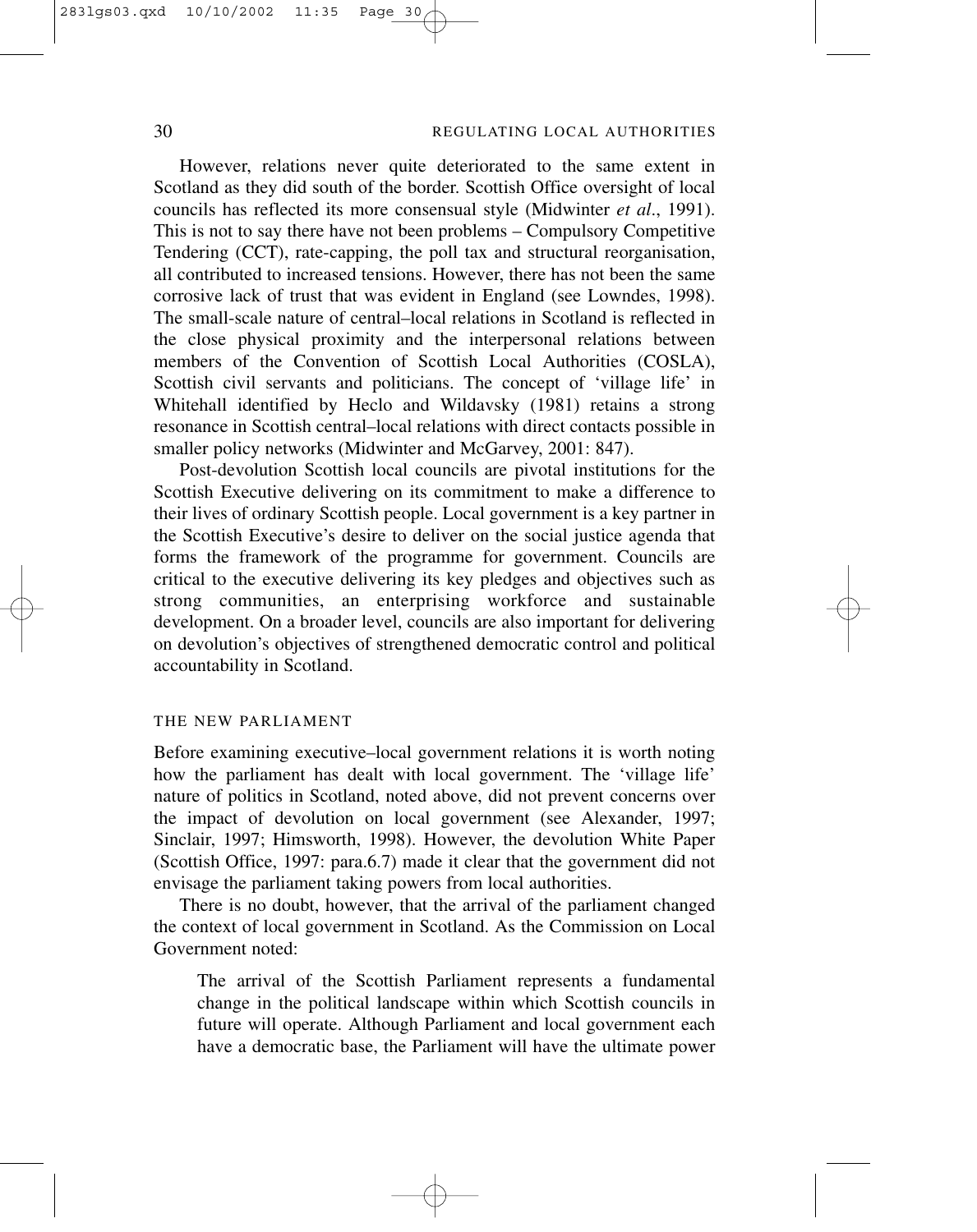283lgs03.gxd 10/10/2002

of determining what becomes of local government. (McIntosh Commission, 1999: 11)

At the UK level, the reality of central–local relations is that it is primarily about executive–council relations. In Scotland that still appears to be the case, though the Scottish Parliament is emerging as a more important actor than its Westminster counterpart. The backdrop of the parliament has heightened democratic scrutiny. The main concern pre-devolution was that it could be a means of enhancing political control by increasing the scope of ministerial supervision and parliamentary scrutiny of local government beyond what was possible at Westminster. Democratic scrutiny of Scottish local government was previously rare and is now a daily occurrence, with numerous parliamentary committees taking an interest in the activities of councils. The Scottish Parliament Local Government Committee generally takes a supportive position vis-à-vis local government, but still exposes its representatives to critical questioning. For example, the decision to hold an inquiry into local government finance followed representations to it by Neil McIntosh (former Strathclyde Regional Council chief executive) and COSLA.

However, so far the parliament's efforts at influencing local government have been frustrated by lack of adequate financial information. The politics of local government finance have always been complex and moves are under way to make financial information more transparent for the committee.

To date the parliament has not wielded the influence on localities it may wish to. However, in the longer term it will increase the pressure on localities as they seek to respond to the initiatives of the centre. This adds to the possibility of an erosion of the powers of local government as a consequence of devolution. The Scottish Parliament stripped many local councils of their most able leaders, it is thus not surprising that it is difficult to detect a strong sense of leadership within Scotland's councils. The idea of directly elected provosts drifted around the agenda in the late 1990s, but it never mustered enough support within councils to be considered seriously.

# COMMISSION ON LOCAL GOVERNMENT AND THE SCOTTISH PARLIAMENT

The first debate conducted in the parliament was directly related to this question. Prior to devolution the Scottish Office established a commission to look into the relationship between the Scottish Parliament and local government. The recommendations of what has become known as the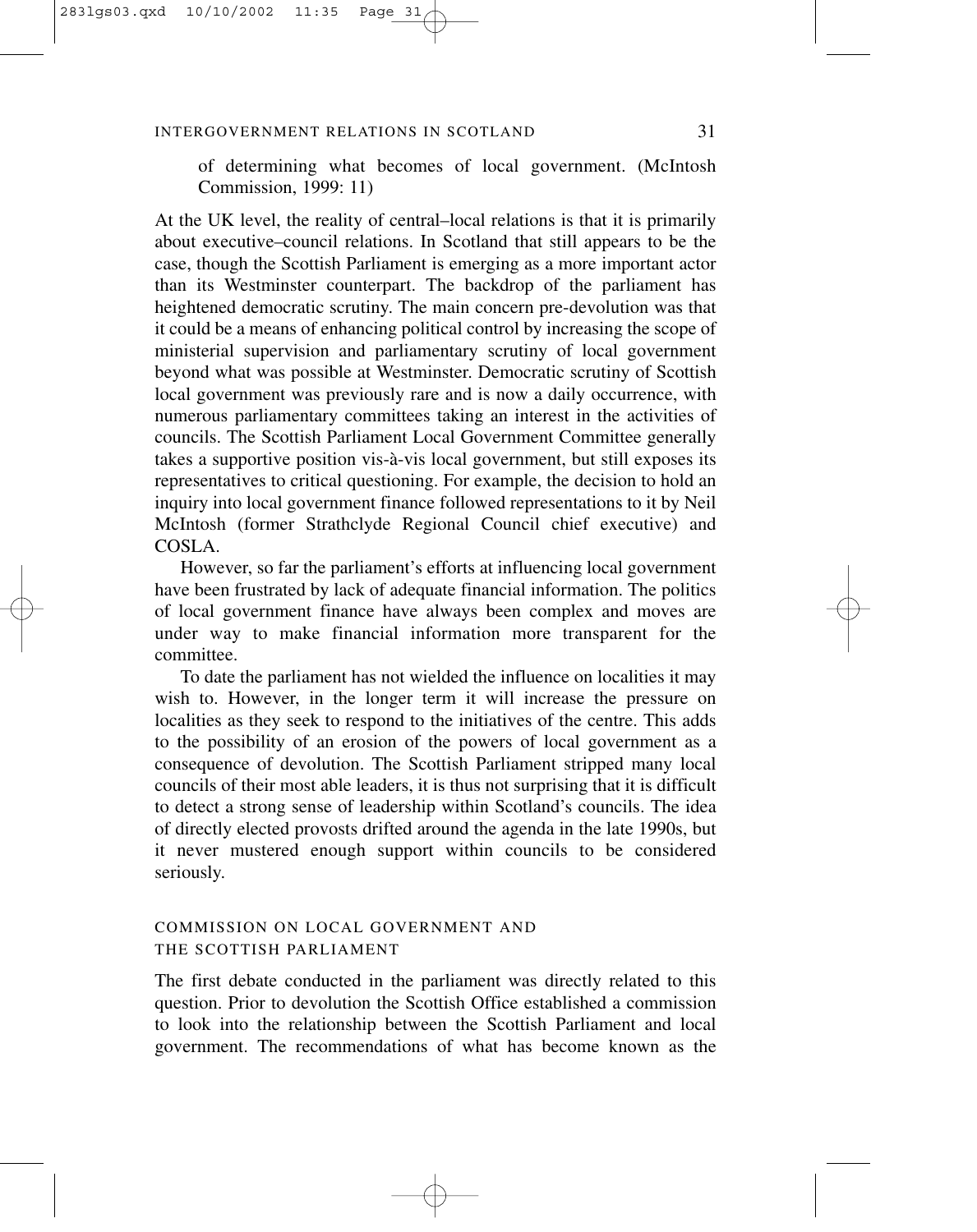McIntosh Report were wide-ranging, covering relations with the parliament and ministers, electoral arrangements and electoral reform, the conduct of council business and the role of community councils. All these elements have an influence on relationships between local government and the Scottish Parliament and Scottish Executive.

The Scottish Executive accepted the overwhelming majority of the recommendations. Following on from it numerous new bodies were established with an explicit focus on various aspects of central–local relations: a community leadership forum; a renewing local democracy working group (the Kerley Group); a leadership advisory panel (the MacNish Group). The executive and the parliament have responded to each of the six key recommendations in the McIntosh Report.

The first one was 'The Parliament and the 32 councils should commit themselves to a joint agreement – which we call a Covenant – setting out the basis of their working relationship'. The parliament's local government committee invited COSLA to prepare a draft of a covenant for discussion. COSLA's main concern was to give local government parity of esteem in terms of engaging with all aspects of the parliament's work which affects the structure, role and financing of local government. Secondary questions were how local government should engage with constituency and list MSPs and any special interest groups which may be set up within the parliament. The second recommendation was that parliament and local government should set up a standing joint conference to be a place where parliamentarians and local government representatives may hold a dialogue on a basis of equality. This had led to the establishment of a community leadership forum bringing together ministers, leaders of all 32 councils and the convener of the parliament's local government committee to engage in discussion. The first meeting was held in September 1999.

The third recommendation was that a formal working agreement should be established between local government and the Scottish ministers. A working agreement between local government and the Scottish Office was drawn up soon after the general election in 1997. This has been superseded by the partnership framework announced in May 2001 (see below).

The fourth recommendation, that legislation should be introduced to provide councils with a statutory power of general competence, is forming part of the Local Government Bill going through the Scottish Parliament at the moment. The bill will free councils from the limitations of existing rules by allowing them more flexibility to do anything that promotes the wellbeing of their area.

The fifth recommendation has proved the most troublesome. It suggested that an independent inquiry into local government finance should be instituted immediately. The executive rejected this recommendation, arguing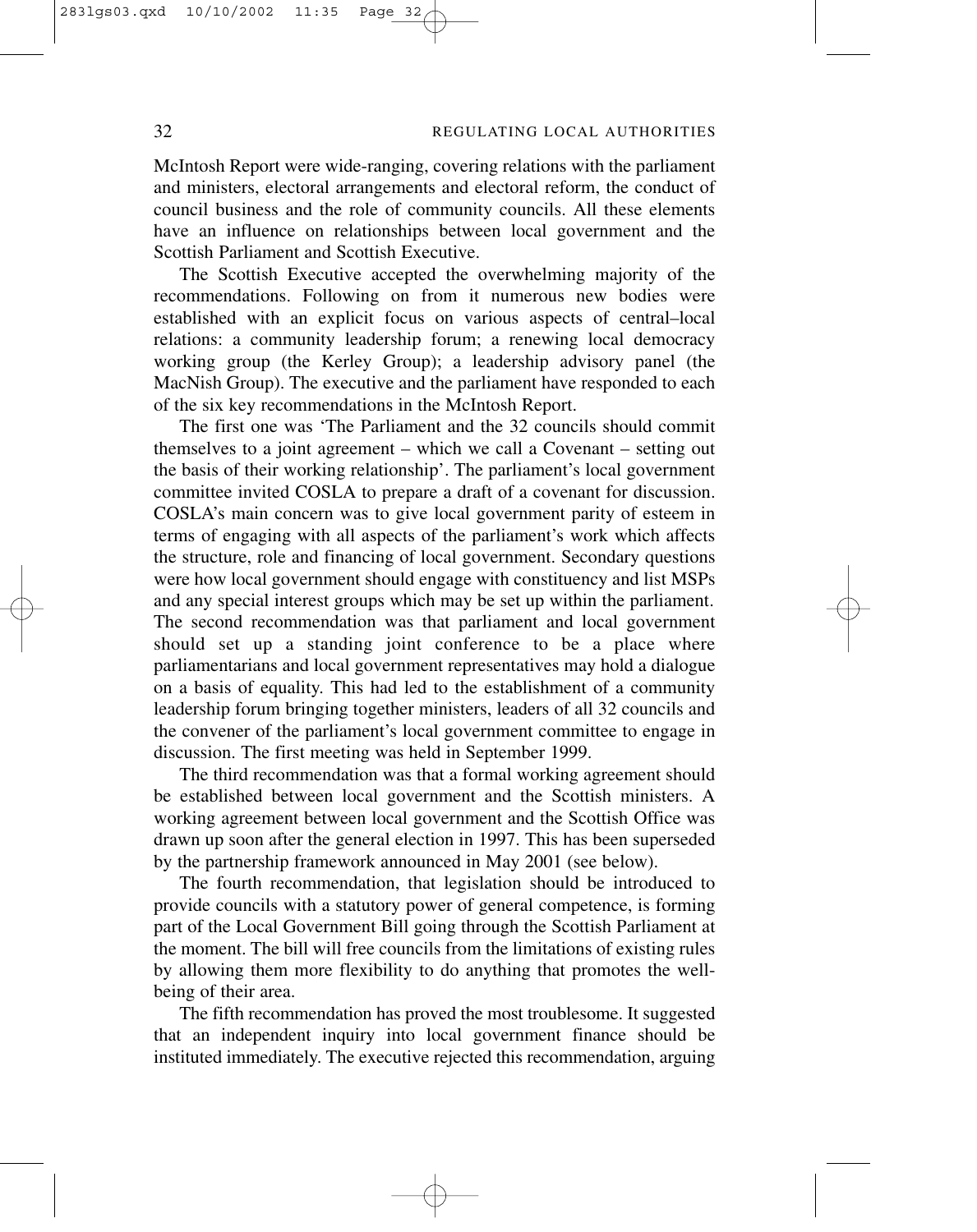that there was not a proven link between the percentage of money raised locally and the question of accountability. In any case, the scope for changing the percentage of locally raised income was limited since localising business rates, cutting the levels of rate support grant, or centralising local authority services such as education were all unacceptable to the executive. The fundamental root and branch independent inquiry was thus rejected. The executive and COSLA did, however, agree to look jointly at the pooling of funding streams between central government, local government and other public bodies and to look at new ways of drawing in private sector resources. They have also sought ways of promoting greater long-term stability in financing, and improving financial management in, local government.

The final McIntosh recommendation was that the option of transfer to local government should always be considered in any review of other bodies delivering public services; and likewise where new services are developed, prior consideration should always be given to whether local government should be their vehicle, subject to consideration of efficiency and costeffectiveness. In light of this, ministers confirmed that they have no plans to take any major functions away from local government and under the Scottish Executive's review of public bodies one of the questions bodies are required to ask themselves is: 'Could the function be put under local authority control?' This was, of course, welcomed by COSLA, its stated position being that such bodies should wherever possible be brought under local democratic control.

### KERLEY REPORT

As noted above, the Renewing Local Democracy Working Group was established after the recommendation included in the McIntosh Report. Appointed by Scottish ministers in July 1999, chaired by Richard Kerley (a University of Edinburgh academic), it published its report in June 2000. The Group was asked by ministers to consider many of the recommendations from the McIntosh Report and suggest ways in which council membership could be made more attractive to a wider cross-section of the community, and how councils could become more representative of the make-up of the community they serve. It made 36 recommendations to improve the health of local democracy in Scotland, most relatively uncontroversial. It reviewed the creation of a more proportional electoral system, the remuneration of councillors and the electoral cycle. These are all aimed at promoting accountability in local councils and making it more outward-looking, which will make local government easier to access and easier to understand. The suggestion in much recent literature on local governance (Stoker, 1999; Stoker, 2000) is that accountability is a problem (see McGarvey, 2001b).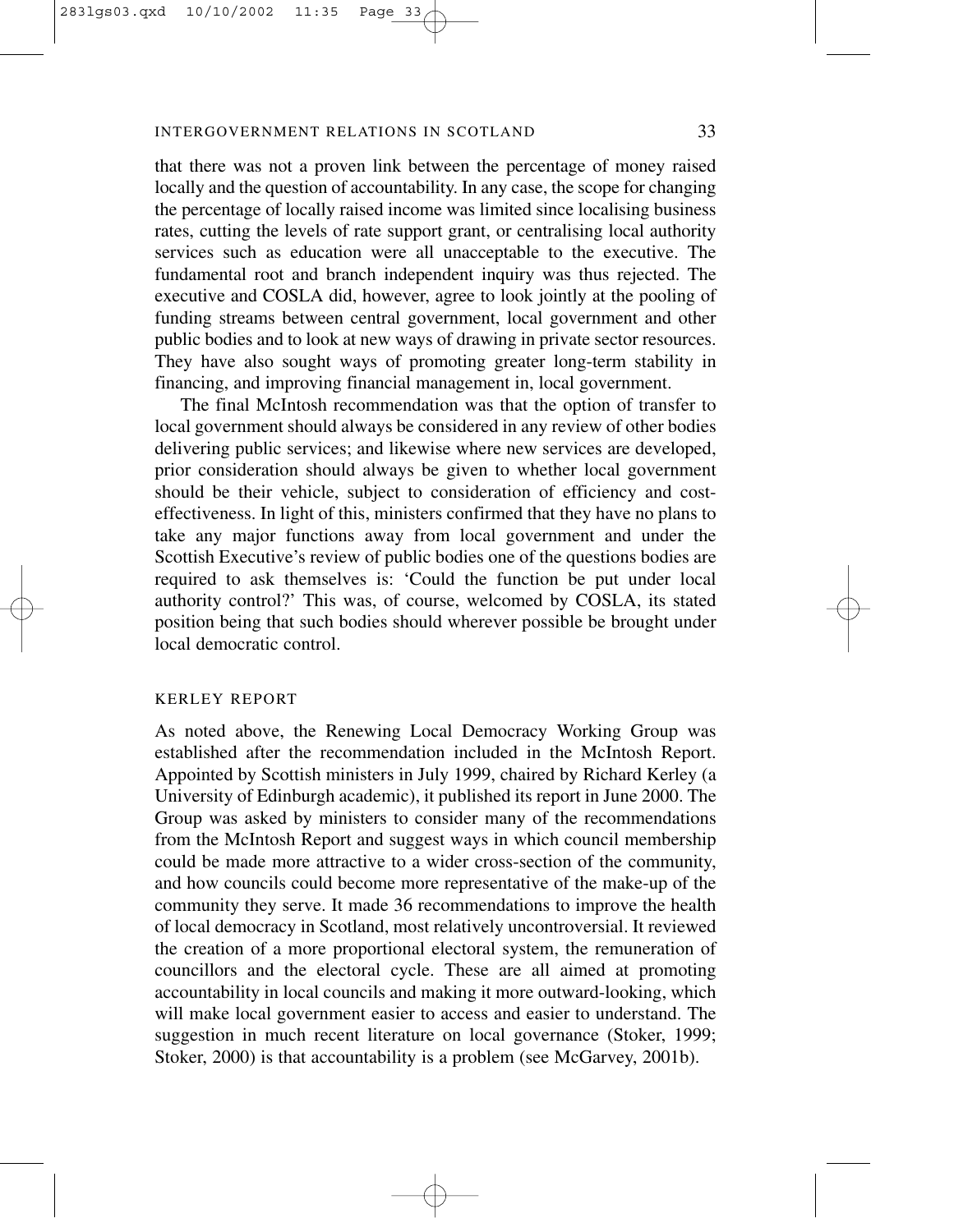One of the main issues it looked at was council leadership. The Kerley Report has recommended that Scotland's top council leaders should be paid the same as MSPs. This is in line with the agenda in England that has emphasised the need for new styles of leadership in local councils, with elected leaders taking a more prominent and pivotal role (see Leach and Wilson, 2000).

The report also recommended more renumeration for councillors who carry significant additional responsibilities and that at least one of these be a councillor who is not a member of the ruling group. It also suggests that the abolition of the salary threshold for politically restricted posts be abolished (making the nature of each post the sole determinant of political restriction). It advised on the appropriate numbers of members for each council, taking account of proportionality. A minimum of 19 and maximum of 53 members was recommended (with the exception of Highland Council). It emphasised the importance of the ward–councillor link; fair provision for independents; allowance for geographic diversity; and close fit between council wards and natural communities. To broaden access to councils, it also recommended a review of business procedures and administrative support to facilitate councillors carrying out their role on a part-time basis, the encouragement of greater participation of people with disabilities, women and ethnic minorities on councils and lowering the current age limit for standing as a councillor from 21 to 18.

However, the central and most politically sensitive issue Kerley reported on was that of electoral reform. The issue is very sensitive for the ruling Labour–Liberal Democrat coalition. In considering its remit, the final report comes down in favour of single transferable vote (STV) (with three dissenters). It then suggests the introduction of STV with flexibility in ward sizes – ranging from three- to five-members wards (or even two in sparsely populated areas). This recommendation was not well received by Labour councillors within Scottish local government. The vast majority of Labour councillors (obviously fearful of their council membership) – some 78 per cent – are opposed to proportional representation in local government (Clarke, 2000). In response, the executive has set up a ministerial sub-group to consider how the executive can  $-$  or should  $$ respond to Kerley's recommendations. The Scottish Local Government (Elections) Bill introduced into the parliament in autumn 2001 incorporates many of Kerley's recommendations, including proposals to increase local council terms from three to four years and allow councils to run pilot schemes to improve voter turnout and election administration. It was silent on electoral reform.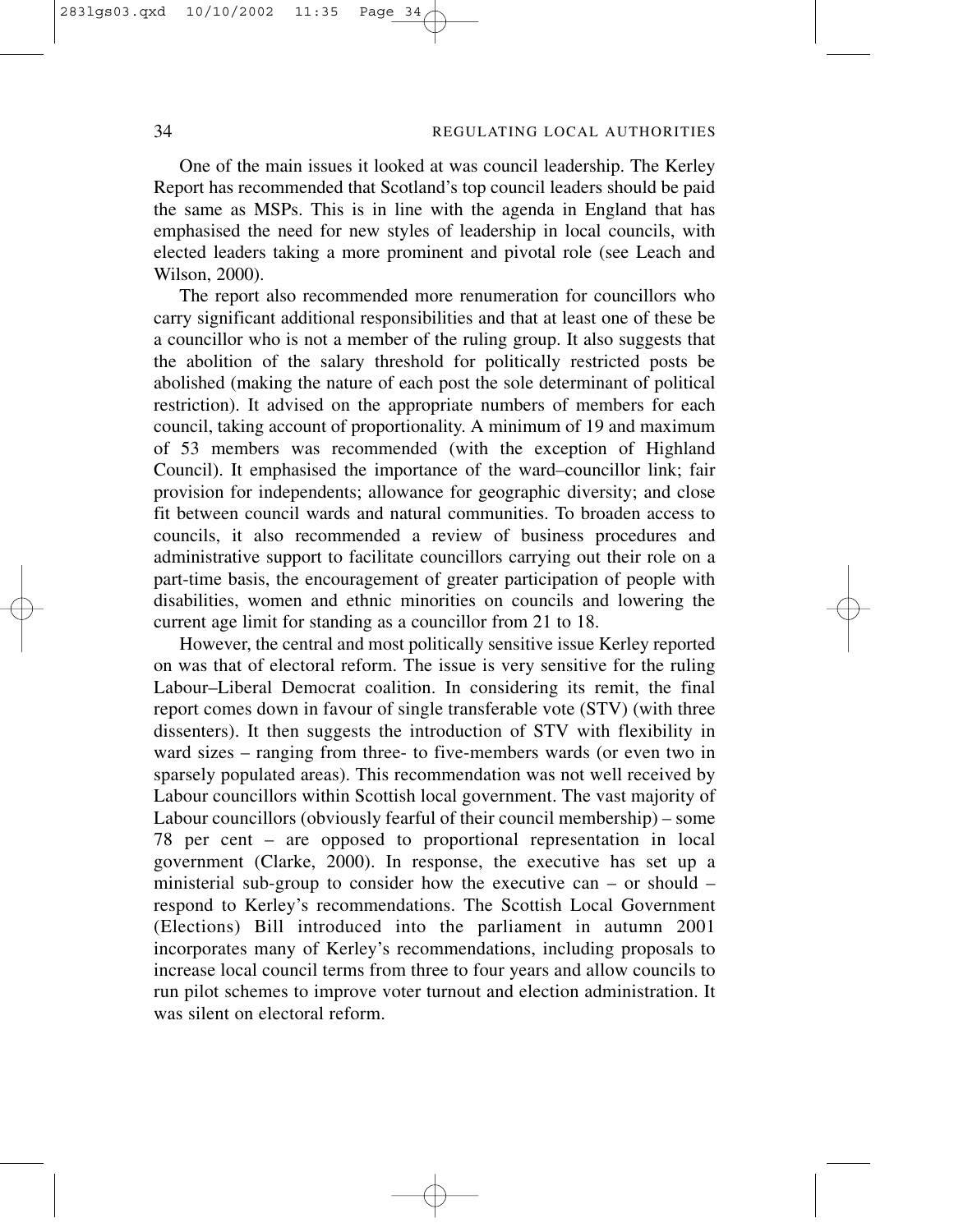### LEADERSHIP ADVISORY PANEL

283lgs03.gxd 10/10/2002

In the case of organisational structure, Scotland has adopted a less directive approach than in England and Wales, where a statutory approach was taken to prescribe a menu of options. The Local Government Act 2000 requires most local authorities in England and Wales to choose one of three 'modernising' options: elected mayor and cabinet/executive; an appointed leader and executive; or an elected mayor and council manager. All local authorities above 85,000 in population were required to adopt an executive model (Jones and Stewart, 2001). In Scotland there was less prescription, although the McIntosh Report did recommend that 'councils should give particular consideration to formalising the political leadership as an executive, but should also be able to consider other options' (McIntosh, 1999: 6).

The Commission on Local Government and the Scottish Parliament recommended that every council carry out a review of its management of business and working practices assisted by the Leadership Advisory Panel (McIntosh, 1999: Chapter 5). The argument is made that the political executive model would provide the basis for greater scrutiny and accountability of council decision-making.

The Leadership Advisory Panel was set up in 1999 to advise councils and outline the progress of Scotland's 32 councils in their self-reviews of political management arrangements, in line with the recommendations of the Commission on Local Government and the Scottish Parliament. Councils were thus encouraged to review their political decision-making processes designed to enhance transparency, scrutiny, inclusiveness and accountability. The picture presented in the final Leadership Advisory Panel Report (2001: 4) is one

of progress being made across the country, and a rich diversity of models that reflects the degree to which councils have thought carefully about developing structures suited to their particular needs. The process has shown that councils are not just receptive to the theory of modernisation but are actively pursuing real improvements.

The panel based their judgement of councils' plans for change against the following criteria:

- Council business should be managed in such a way that policy proposals and matters for decision by the council are subject to open debate.
- The council must be able to effectively scrutinise the actions of the leadership or executive and hold it to account for its performance.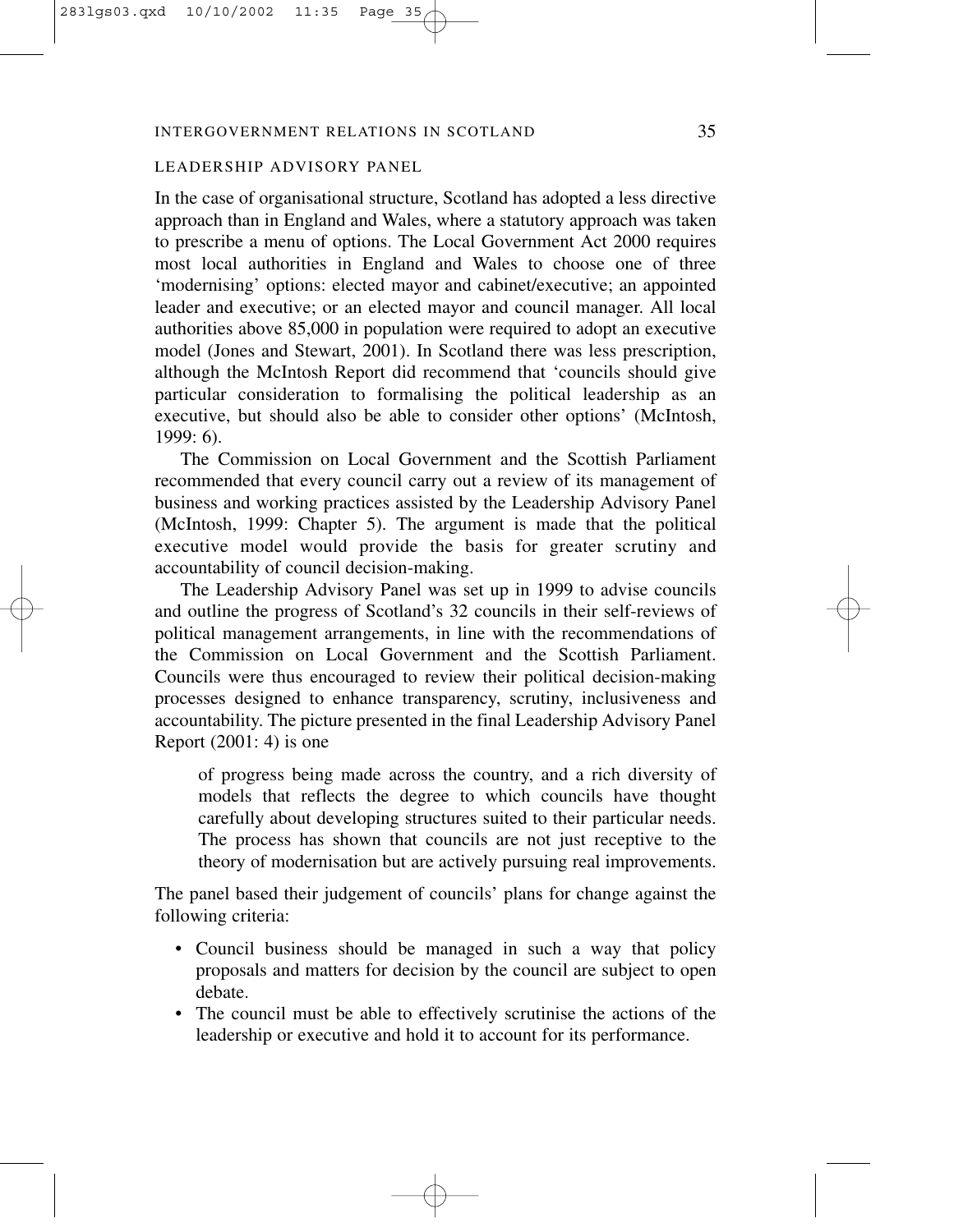- The work of the council should take place, as far as possible, in public and free from unnecessary constraints imposed by the use of the party whip.
- Council business should be organised in such a way which allows as wide a cross-section of the community as possible to realistically consider becoming a councillor

The report categorises the new structures in the 32 Scottish local councils as fitting into one of three general categories:

- Streamlined committee structures (n=23);
- Executives (n=6);
- Devolved and partially devolved structures  $(n = 3)$ .

Given the McIntosh recommendation, it is perhaps surprising that so few councils have gone down the 'executive model' route. Those that did received very positive commentary in the report. The less favourable commentary was reserved for councils which adopted a more conservative approach to change (for example, Angus, Dundee, East Ayrshire, Glasgow and Inverclyde). Evolution rather than revolution would be a fair summary of the vast majority of the approaches adopted by the councils. The executive model would appear to have been rejected by the vast majority of Scotland's councils.

This is perhaps not surprising. Midwinter notes how analysis in favour of the executive model was 'heavily influenced by the urban situation, where party group discipline tends to be more developed' (2000: 2). The concern in these areas is with group politics and patronage in Labourdominated central Scotland which raise questions about accountability and transparency. Outside urban areas, in more open council systems, leaders still have to convince councillors of the merits of their proposals. The Widdicombe (1986) report in the late 1980s rejected the executive model, empirical research that informed it highlighting how the bulk of committee decisions were consensual and non-divisive (Midwinter, 2000: 3).

### BEST VALUE

Like England and Wales, Best Value is a policy that has dominated central–local relations in Scotland. The Scottish approach to Best Value reflects the distinctive nature of Scottish central–local relations. For the Scottish Executive, Best Value represents the defining touchstone of the new central–local government relationship in Scotland. A partnership approach was developed by a Best Value task force (BVTF) which included the executive, COSLA and the Accounts Commission. Best Value plans are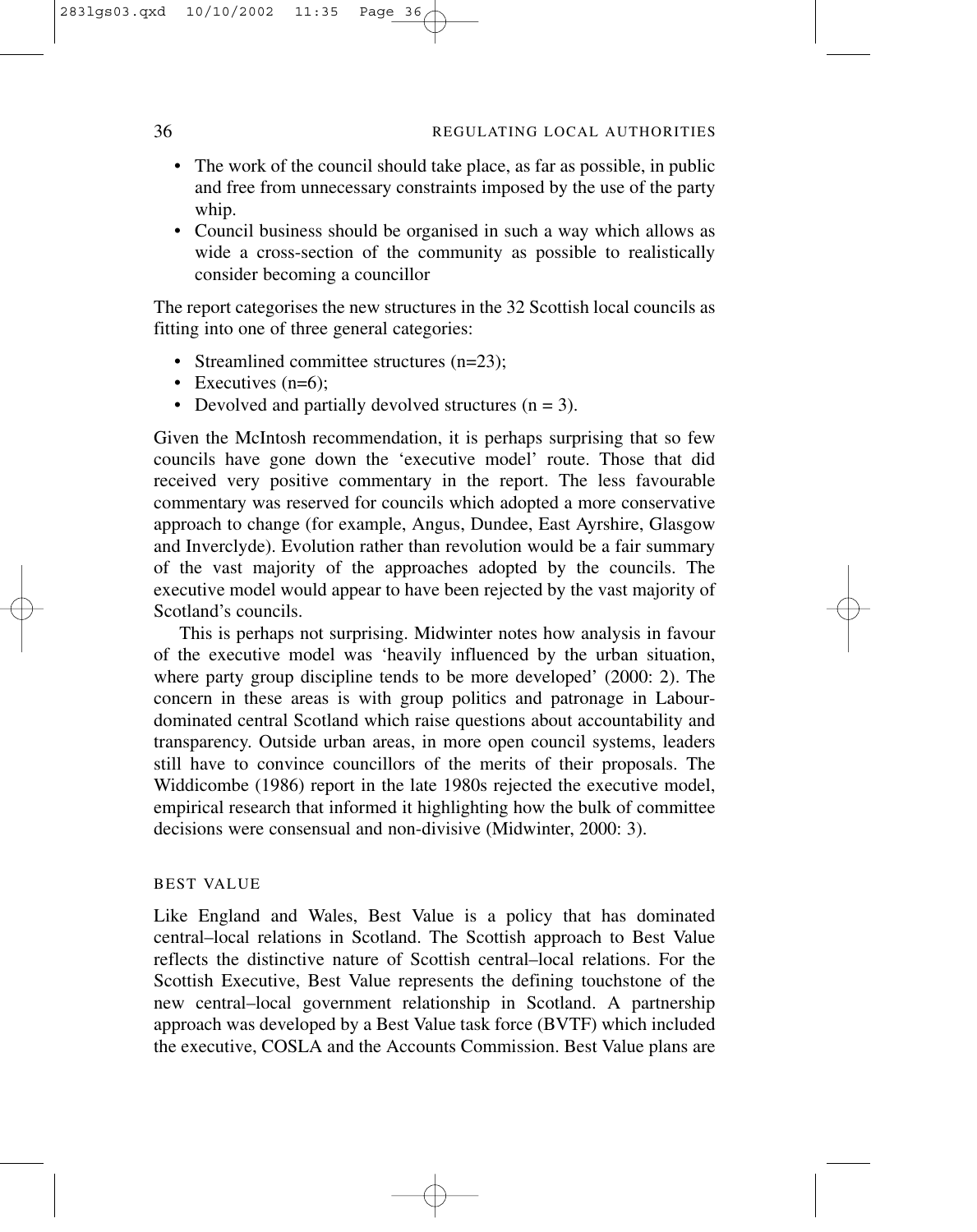10/10/2002

not approved by the executive, but remain mechanisms for internal management and public reporting. There is an absence of direct regulatory power – Best Value is seen in the executive as a means to persuade councils of the merits of particular approaches to management (see Midwinter and McGarvey, 1999). The Scottish Executive has retained a 'light touch' oversight role reminiscent of the Scottish Office consensual style of operation (ibid.).

The Scottish system is less directive than the Department of Local Government, Transport and the Regions (DLTR) (previously DETR – Department of Environment, Transport and the Regions) in England and Wales, with Scottish Executive ministers not acquiring the same new specific and directive powers as their counterparts in Whitehall. For example, in England and Wales the Best Value legislation gives central government new powers of 'flexible and constructive intervention' (DETR, 1998: 31) where local authorities are failing to remedy performance failure. No such provision exists in Scotland. There also appears to be less emphasis on competition and open tendering, perhaps reflecting the experience of CCT in Scotland, where the vast majority of contracts were not externalised.

Despite these differences, there are similar problems. For example, that Best Value involves too much by way of pedagogical concern with the examination of precise documentation, with strict adherence to specified planning and procedures to the neglect of its aspiration. Requirements such as the publication of local performance and service plans, the use of performance indicators, bench marking, consultative exercises and competition as a tool, reflect general prescribed 'rules' local councils should build into their Best Value frameworks.

The Best Value framework in Scotland (just as in England and Wales) reflects the centralist characteristics of UK government. As successive narratives of the post-war history of local government have argued, the focus on internal rules, checks and procedures (process) was to the neglect of a sufficient focus on performance. In other words, there may be a danger that in designing Best Value frameworks councils may become overly concerned with process as opposed to achieving better service outcomes – the aim of Best Value.

Moreover, the 'in-house' culture of many local authorities in Scotland has not simply disappeared with the talk of modernisation. CCT highlighted that many commercial companies are not particularly keen on working with/for local councils which are unwilling partners. Commercial companies tend to seek long-term partnerships characterised by trust, reciprocity and a collaborative environment of openness and honesty, this being far more likely to encourage innovation and improvement. The extent to which such an environment exists in Scottish councils at present is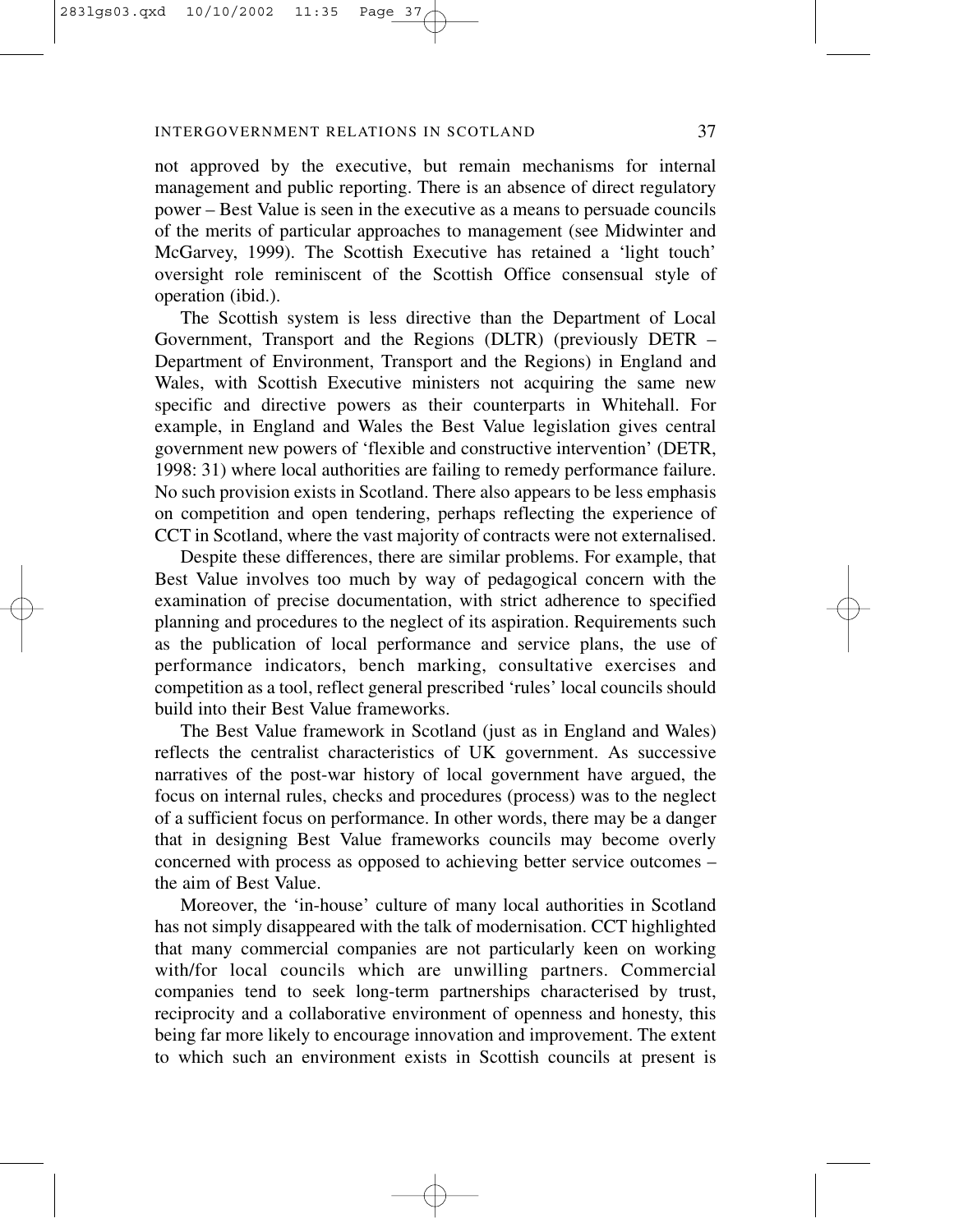questionable. There remain many Labour councillors still sceptical of the benefits of involving commercial partners in council operations (BVTF, para.48). As the latest BVTF report noted, 'there are still those who instinctively prefer or are more comfortable with direct delivery of services' (para.47).

There is the distinct possibility that Best Value will be absorbed by Scottish councils in a fatalistic manner with negligible effect on service delivery and the legacy of increased bureaucracy in the form of a new set of internal rules, checks, procedures and reporting frameworks. It is not difficult to imagine a scenario where councils are 'ticking all the right boxes' (or, in more modernising government-speak, 'pressing all the right key-pads') with little substantive effect on service delivery outcomes. Much of the recent history of local government management reform is the story of structural and process reform which had negligible impact on actual policy outputs.

Moreover, Best Value has been thrown into disrepute by the way it has been attached to what are ultimately politically driven decisions – both South Lanarkshire and Glasgow were earlier this year reported to be undertaking 'Best Value reviews' of their COSLA membership. If this demonstrates nothing else it is that in the final analysis decision-making in local government is political, not managerial.

### COMMUNITY PLANNING

Community planning as a policy in Scotland began in 1998 with the establishment of five pathfinder councils to pilot the initiative (one of the few examples of Scotland following the English example of piloting). Community planning is an example of 'joined up government' at the local level. Lloyd and Illsey (1999) define it as best

viewed in terms of any process of public administration through which a Council comes together with other organisations to plan, provide for, or promote the well-being of communities they serve. In other words, community planning represents an attempt to provide a strategic framework for the activities of multifarious institutions engaged in community capacity building and regeneration.

The Community Planning Working Group report in 1998 argued that community planning was required because of the lack of strategic structure to existing partnerships and the requirement for a shared strategic vision for an area and a statement of common purpose (para.11). It requires that local councils act as facilitators of institutions involved in local governance in order to co-ordinate policies, activities and resources to achieve shared goals.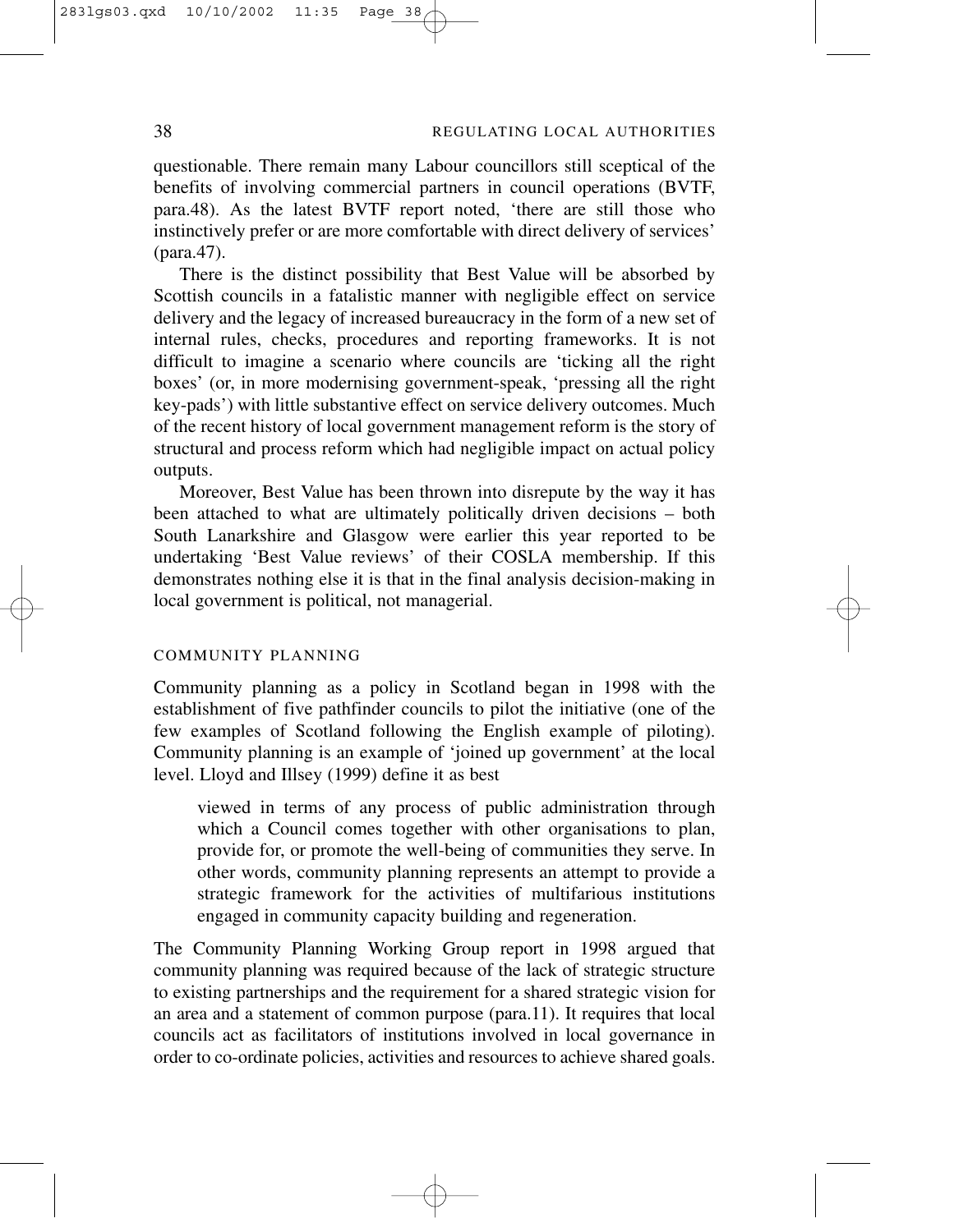By 2000 the Scottish Executive was talking of providing a statutory basis for community planning and, in particular, to provide councils with a power of community initiative (what had been called a power of general competence in the commission's report). This was welcomed by COSLA, which has long campaigned for recognition of this role and sees the power of community initiative as giving expression to the community leadership role of councils by giving them more freedom to act in the interests of their communities. Accompanied by a statutory duty of community planning, this would confirm the central role of local authorities as the democratically elected representatives of Scotland's communities. COSLA also noted the clear linkage between community planning and Best Value. Community planning involves councils and their partners examining their service delivery arrangements and creates opportunity for the exploitation of joint working and innovative solutions to service delivery.

The policy is closely linked with notions of joined up holistic government and is also clearly linked to the executive's priority of delivering social inclusion. It is also linked with other 'joined up' initiatives such as new community schools, healthy living centres and public–private partnerships. All of these initiatives are designed so that Scottish local councils become more outward in focus and better equipped to deliver more responsive services.

### FINANCE

The Scottish Executive inherited a very centralised system of local government finance. It is characterised by a high degree of grant dependency, based on an inelastic property tax, under a strict capping regime to control expenditure (Midwinter and McGarvey, 1997). The reform emphasis has been to develop a partnership approach which assures local delivery of national priorities and provides stability so that local authorities can plan on a long-term basis.

With regard to budgeting, the comprehensive spending review (CSR) process has seen the executive working with local government representative associations such as COSLA, SOLACE (Society of Local Authority Chief Executives), CIPFA (Chartered Institute of Public Finance and Accounting), ADES (Association of Directors of Education) and ADSW (Association of Directors of Social Work) in developing joint planning and co-determination of priorities. This could be an example of the much-vaunted 'new politics' in action – key political institutions seeking a consensus around expenditure that covers key areas of national and local policy-making (Mair, 2000: 114). However, one could argue that it is much like the old Scottish Office consultation process, with the usual relevant and credible groups on the inside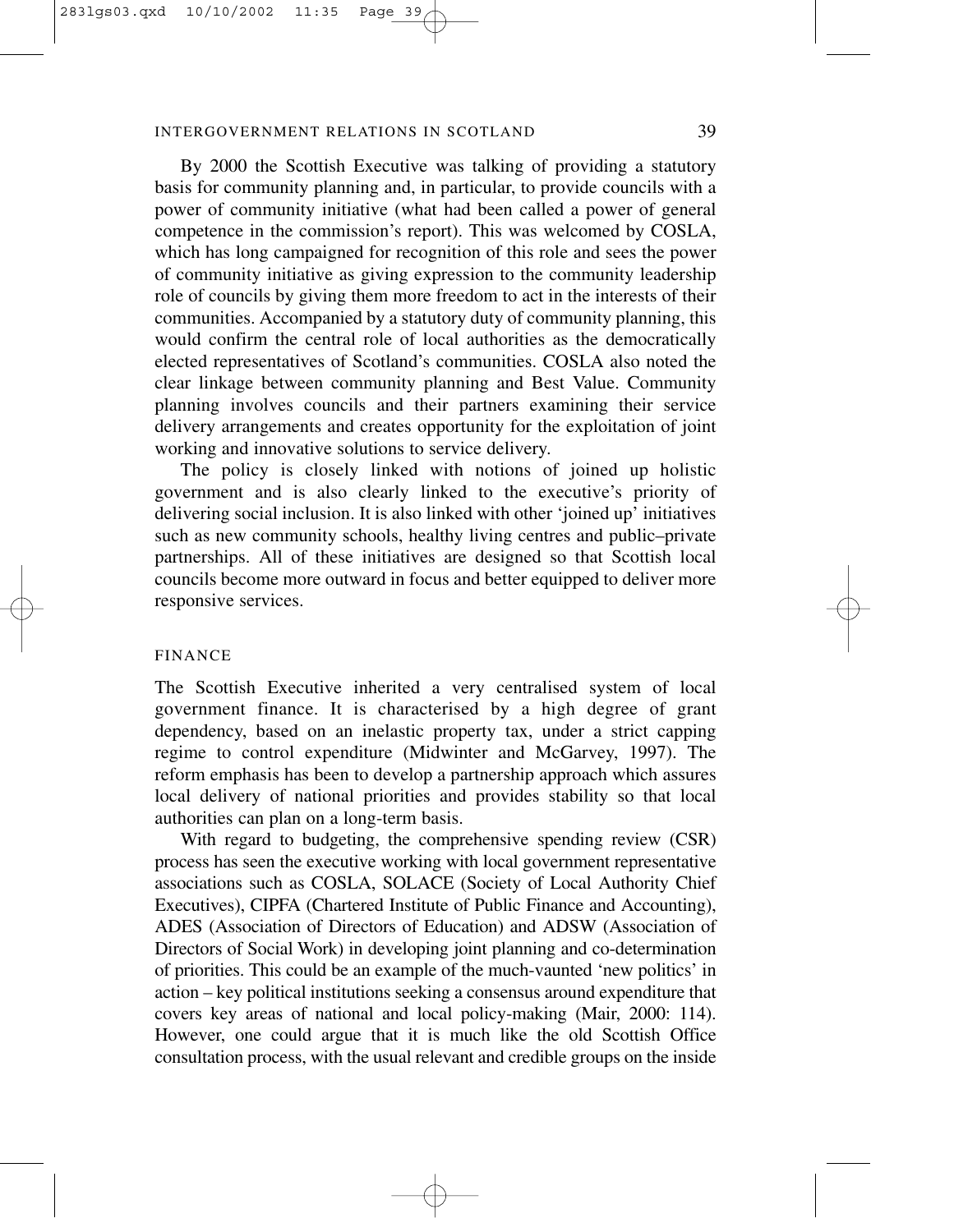track. Of course, such developments are still at a very early stage – the real test of these partnerships will come during climates of expenditure cutback and retrenchment. At present the fiscal outlook is beginning to look less rosy and the durability of such partnerships may be tested.

There is an ongoing internal Scottish Executive review of local government finance. However, this is not of the comprehensive scale recommended by McIntosh, the focus being movement towards three-year budgeting, grant distribution, and agreements on outcomes. Simultaneously, the local government committee of the parliament is undertaking a wideranging inquiry into local government finance. McIntosh recommended the abolition of crude and universal capping and more stability in grant provision to councils. The executive did not fully accept this – capping has been relaxed although it is still kept as a reserve power. However a threeyear timetable has been introduced to give more certainty to the grant allocation process.

Other post-devolution developments are the encouragement being given to public–private partnership arrangements (see Hood and McGarvey, forthcoming), the large-scale voluntary transfers (LSVT) proposed for council housing, and the pooling of funding streams. The Scottish Executive and COSLA are involved in a joint working group to examine ways of securing better outcomes in terms of service delivery from existing budgets, with emphasis on targeting resources to priorities agreed with the executive (rather than simply to specific services). The overall aim involves linking some part of the grant allocation to a forward plan prepared by each authority, identifying areas and indicators of how services would be improved.

Finance will be the real test of central–local relations post-devolution. It is too early to assess the impact of these ongoing changes, but one is struck by the extent to which the Scottish Executive is in control of the agenda. It rejected the McIntosh calls for a review of finance, new monies are increasingly earmarked and ring-fenced to reflect executive policy priorities and capping remains as a reserve power. To the frustration of some in local government, the executive has increasingly used ring-fencing as a lever to ensure delivery of specific policy initiatives at a local level. Representatives of COSLA stated in evidence to the Local Government Committee:

virtually every penny of additional resources that has been made available for the next three years is directed centrally by the Executive. That puts considerable pressure on local authorities to deliver on their core services.

(http://www.scottish.parliament.uk/official\_report/cttee/local.htm)

However, against this it should be noted that Scottish local government is presently enjoying real growth of around 4.5 per cent in grants – the highest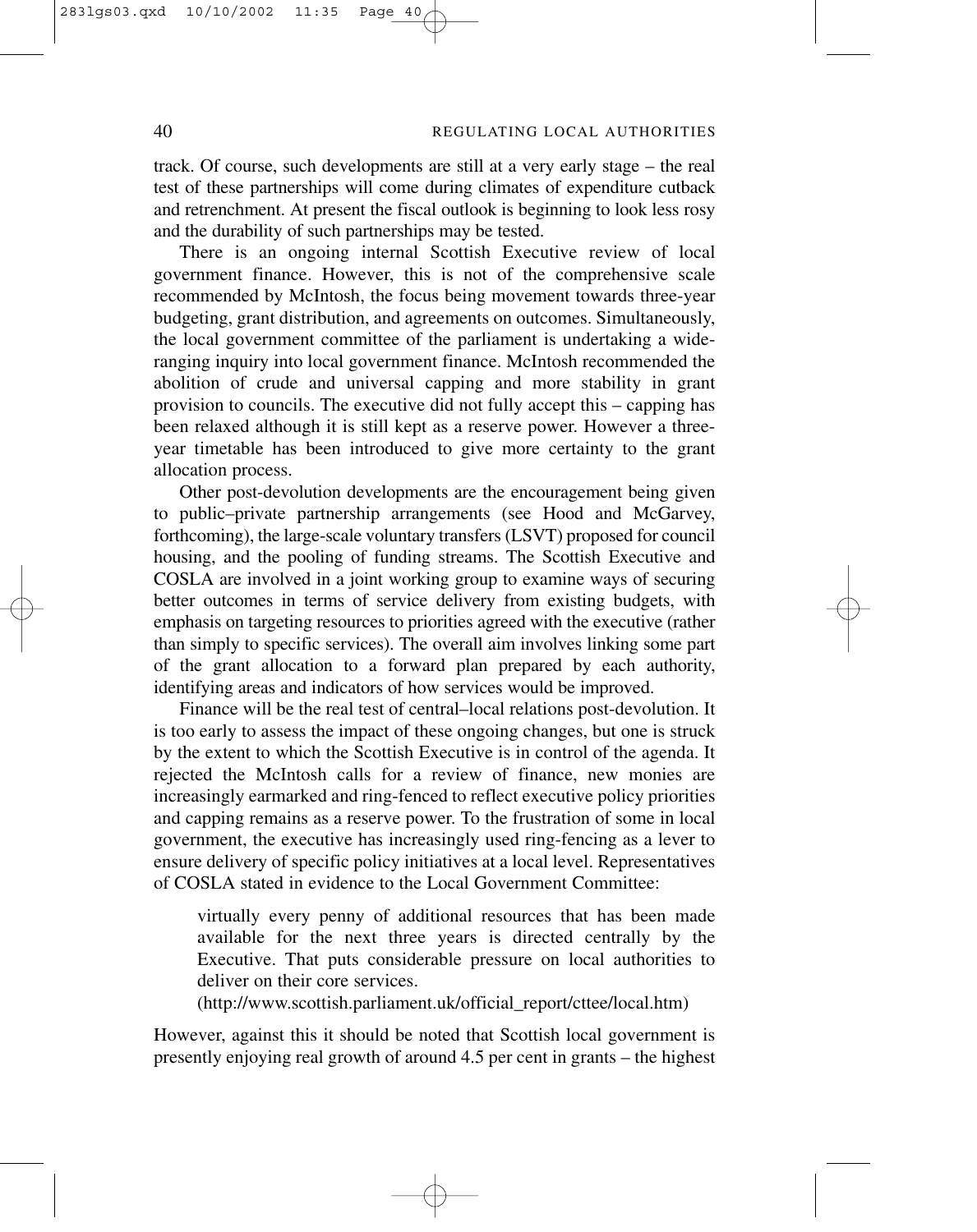annual percentages since the mid-1970s. Moreover, the executive would counter that the extent of ring-fencing has been much exaggerated. According to their own figures it has only risen from eight per cent to ten per cent of aggregate external finance – the increase being accounted for by the excellence fund. The executive's view is that it looks to local government to deliver on broad, strategic national objectives and that hypothecation which may exist at present can be abolished once local outcome agreements are in place in areas such as personal nursing care (Scottish Parliament, 2001).

Local government finance has been the Achilles' heel of all the talk about partnership and joined-up working. Finance is the root of the problem which bedevils the central–local relationship. Local authority self-finance expenditure remains at around 20 per cent – the high degree of dependency weakening local autonomy and accountability. Scottish local councils remain as dependent on national grants as their counterparts in England. Wilson (2001: 302) refers to the 'financial grip' Whitehall has on English local councils – the Scottish Executive retains a similar grip in Scotland. As in England, no significant change in the central–local balance of funding is on the agenda.

The emphasis of recent reforms has been to introduce more stability with the introduction of three-year settlements for grant allocations. Some of the tension in central–local relations has been eased with the relaxation of Scottish Executive financial controls. However, in terms of finance the evidence that does exist suggests more councils are 'overspending' (in terms of grant-aided expenditure – GAE) post-devolution. Between 1995/96 and 2001/2 the excess of local authority budgets over GAE has increased from 1.6 per cent to 6.4 per cent (Midwinter, 2001).

# PARTNERSHIP FRAMEWORK

At the 'national' (UK) level there has been a renewed emphasis on partnership since the election of the Labour administration in 1997. However, unlike the UK government, the Scottish Executive has considered central–local relations as a topic in its own right. In May 2001 the Executive Minister for Finance and Local Government, Angus MacKay, signed a partnership framework with COSLA. The framework document outlines the basis upon which the executive and local government will seek to work in partnership in their shared responsibility of serving the people of Scotland. MacKay, speaking at the signing ceremony in Edinburgh City Chambers, said:

Signing this framework today with COSLA's President, Norman Murray, is a clear indication of the importance the Executive places on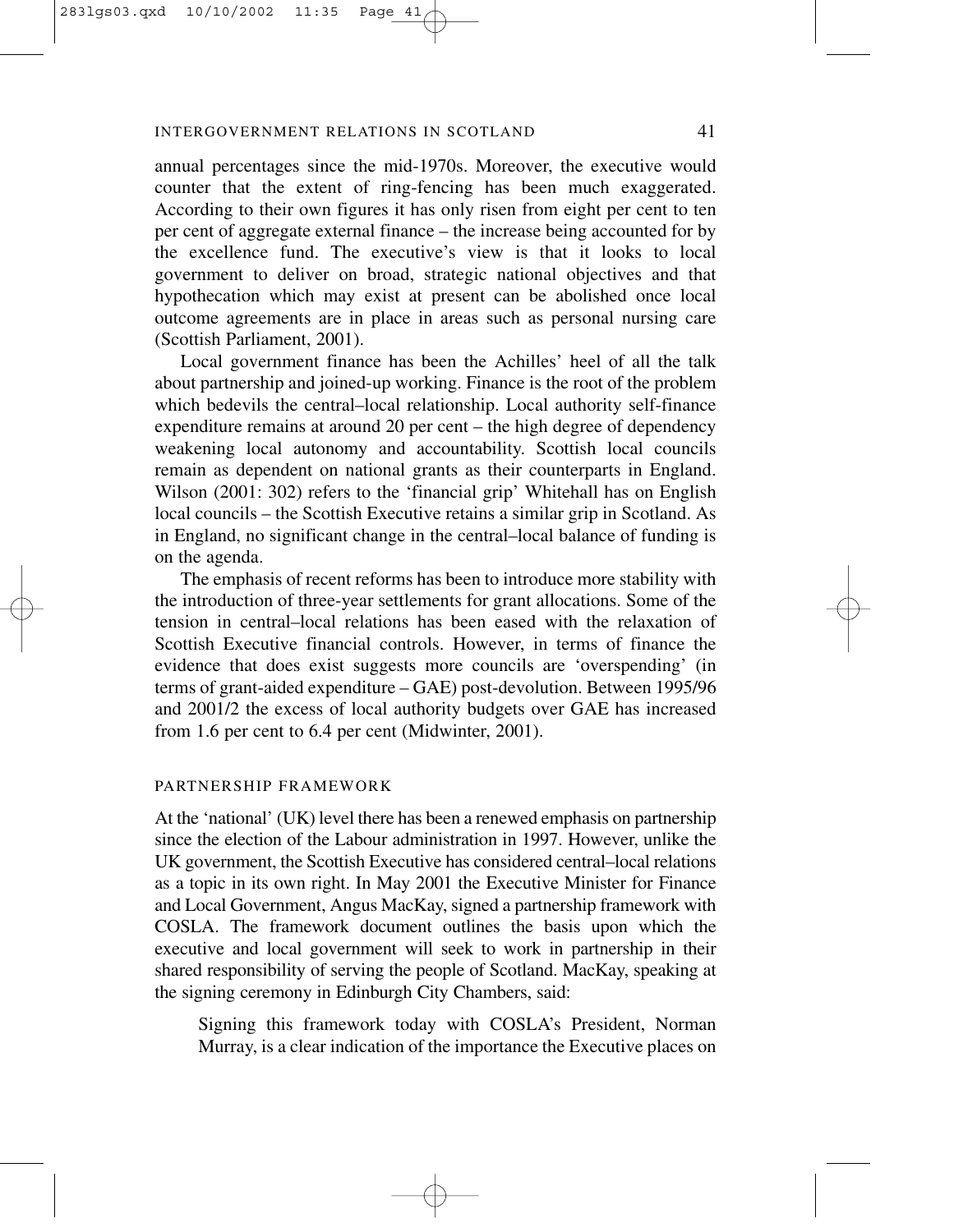working constructively with Local Government. It is important that we consult with each other and communicate effectively wherever possible so that we can all deliver the levels of service that Scotland deserves. (Scottish Executive, 2001a)

COSLA also welcomed the introduction of the partnership framework. Its president, Norman Murray, commented:

Partnership working between the two democratically elected levels of government in Scotland is essential and can only be achieved through parity of esteem, which this framework clearly defines. To work constructively together, we must operate in a climate of openness, transparency and trust and I believe the Framework will help us achieve that in order to deliver the highest quality possible services to our communities. (Scottish Executive, 2001a)

This is the first time there has been a clear written protocol between the two levels of government in Scotland. At a symbolic level it demonstrates a commitment to shared working. It follows the McIntosh Commission recommendation that a formal working agreement should be established between local government and the Scottish Executive to supersede the informal framework for partnership working document which was put in place after the 1997 general election.

The partnership framework emphasises mutual respect as the foundation of the relationship between the executive and local councils, recognising that each other's roles and functions are both distinct and complementary. Operationally, this respect should manifest itself in engagement, consultation, public announcements, and the exchange of information and ongoing meetings between the executive and COSLA/local councils. This would involve the establishment of such institutional devices as the leadership advisory forum. From within local government circles the framework is viewed as a useful device. It will remind the executive's civil servants and ministers of protocol and the requirement for consultation and joint working in a wide range of policies.

### DOES DEVOLUTION MATTER?

At first glance, central–local relations in Scotland appear very similar to those in England and Wales, with partnership dominating the language in all three countries. However, beyond the similar party political rhetoric there is no doubt that the story of central–local relations in Scotland is already significantly different from that to be told about England and Wales.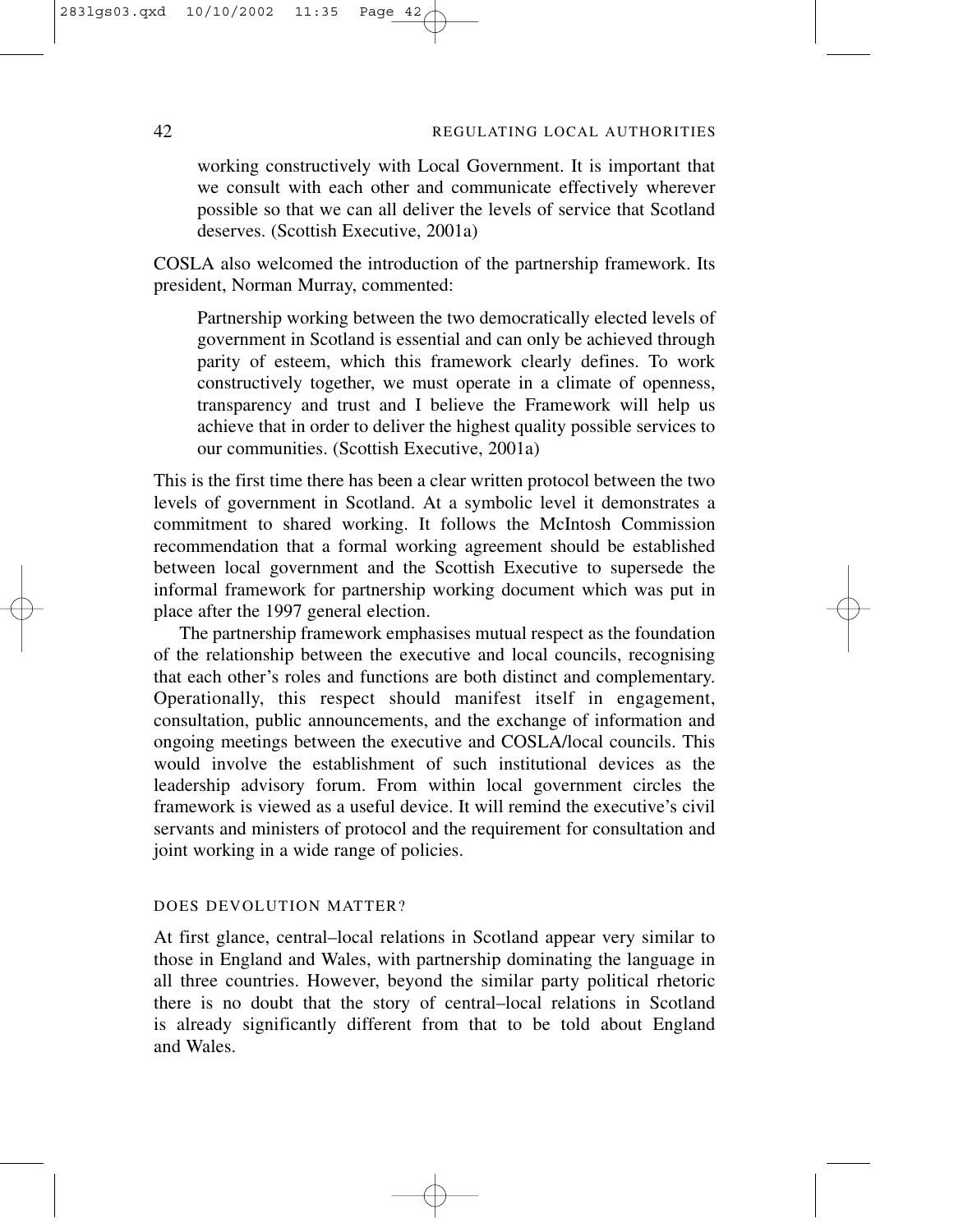The key difference in central–local relations in England and Scotland post-devolution is that there is a discernible approach in the Scottish Executive to the subject. It has focused on central–local relations as a topic in its own right – not simply a by-product of policy changes in other areas. It is possible that the smaller scale of government in Edinburgh, compared to the fragmentation of Westminster and Whitehall, heightens its capacity to adopt a more co-ordinated integrated approach. It also has the capacity to make very different settlements in terms of finance than is the case in England. Empirical data does not yet exist to make robust judgements about how the executive has exercised this autonomy.

Unlike in England, central–local relations in Scotland cannot simply be viewed as a by-product of changes elsewhere. It was and remains high on the political agenda post-devolution. Since devolution, Scotland's new governing institutions have had to handle a report with an exclusive focus on parliament–local government relations (McIntosh), another dealing with local democracy (Kerley), and a third examining managerial change (MacNish). It has overseen Best Value and community planning task forces bringing together executive and local government interests, published a partnership framework as well as reviewing financial relations (albeit not comprehensively) with COSLA. All of these developments are crucial to central–local relations in Scotland.

Another difference with England is that the regulatory oversight arrangements are more 'light touch'. Although there have been changes in the way the Scottish Executive undertakes its oversight role, it has not gone down the same audit and inspectoral path as England has. The Accounts Commission does not have the same Best Value inspectoral remit as the Audit Commission. There is no housing inspectorate in Scotland. Best Value remains a voluntary exercise and has yet to appear on the statute book, reform of political structures via the Leadership Advisory Panel has been governed by suggestion and guidance, not instruction. Informal guidance as opposed to formal instruction has been the order of the day. This possibly reflects the intimacy and interpersonal connections that exist in the smaller scale intergovernmental networks in Scotland. An alternative interpretation is that the docility of local councils in Scotland means that a light-touch approach has been sufficient. Scottish local government is Labour-dominated and ambitious council leaders may not want to be seen 'rocking the boat'.

Other changes in regulatory oversight arrangements have seen the various inspectorates and Scottish Homes experience structural and policy change. Audit Scotland was established to combine the workings of the Scottish division of the National Audit Office and the Accounts Commission. The new Housing Bill will see the regulatory oversight role of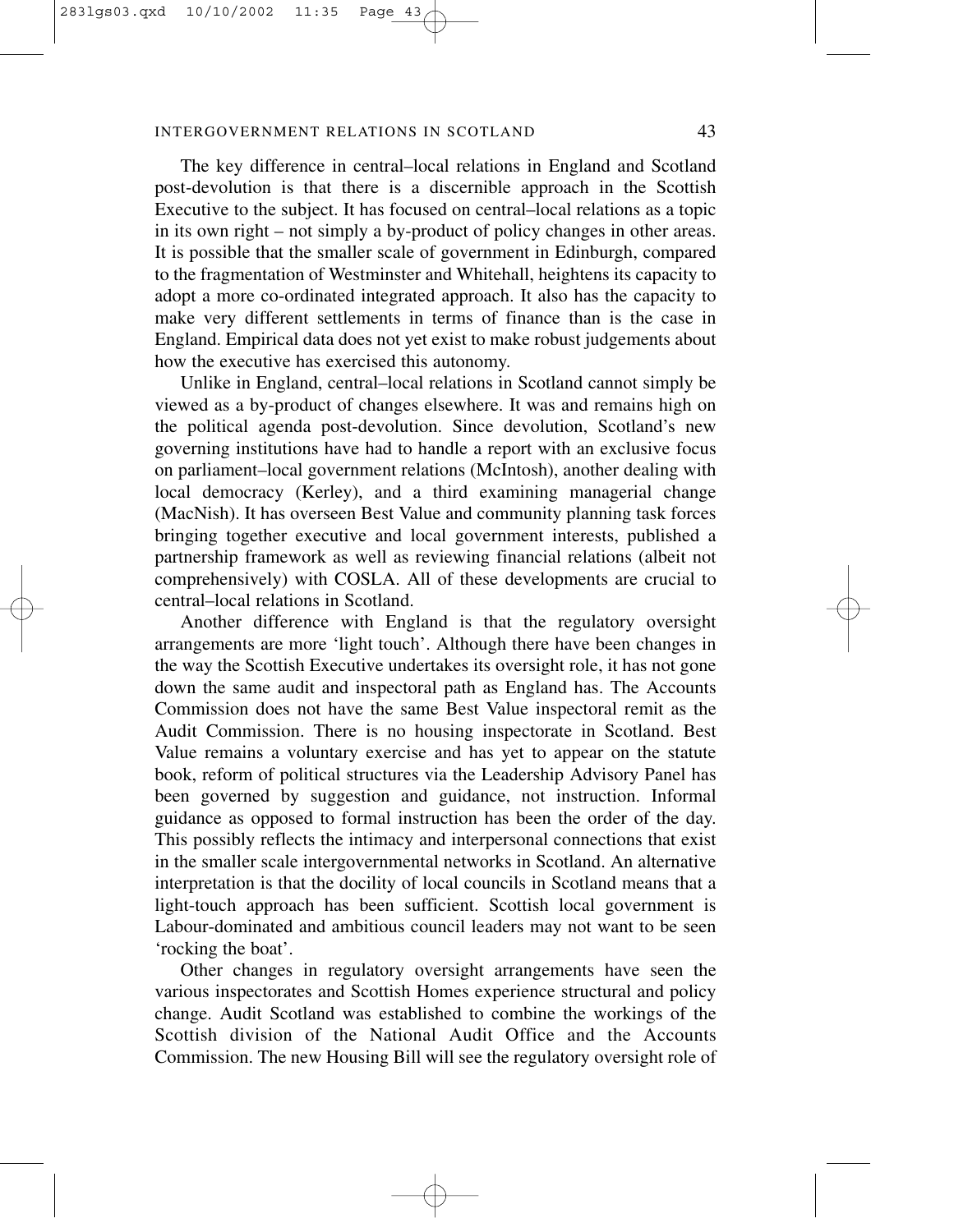Scottish Homes (re-named Communities Scotland) extended to local councils. A recent consultation paper on reform of the public sector ombudsmen system in Scotland proposes establishing a one-stop shop combining the offices of the Scottish Parliamentary, Health Service, Local Government and Housing Association Ombudsmen (see Scottish Executive, 2001b)

Devolution has changed the framework that 'governs' Scottish local government. There have been changes in ministerial responsibility for local government within the executive as well as enhanced parliamentary scrutiny of local government through the committees, including the relevant functional committees, and local government, finance and audit. These developments themselves have increased the transparency and accountability of local government in Scotland.

Devolution has also brought into sharper focus the divisions within Scotland's only association of local councils – COSLA. Glasgow, Falkirk and Clackmannanshire resigned, forcing it to streamline its operation and deliver 'core' services to its members to ensure it remains financially stable and has a long-term future. It is rather ironic that, post-devolution, when there is a constant flow of consultation documents from the executive and numerous parliamentary committees seeking expert evidence, Scotland's only umbrella group for local authorities is contracting. COSLA is required to react almost daily to new policy announcements and press releases.

Despite the 'light touch' regulatory approach noted above, the Scottish Executive has imposed a clear agenda on local councils. Viewed from local government, we have now had the Scottish Executive via the Leadership Advisory Panel recommending how councils should organise themselves internally, the Best Value policy imposing one managerial blueprint for all, and the financial reforms dictating how new monies should be spent whilst capping powers are retained. The Scottish Executive would appear to be just as concerned as national government with dictating how councils operate internally, even if its strategy of imposing its agenda is more subtle. Detailed prescriptive and direct control is evident in Scotland, if a little harder to detect.

However, as yet, some of the concerns expressed over devolution have not materialised – for example, loss of functions, loss of funding. The executive's policy priorities are health, education, roads and social inclusion. Local government is central to the delivery of three of these and involved in joint working and partnerships with health authorities over community care. At present, the policy and performance management frameworks for local government, although prescriptive at a macro-level do not involve detailed micro-level (that is, individual authority) interventions – local discretion largely remains in place. However, as in England and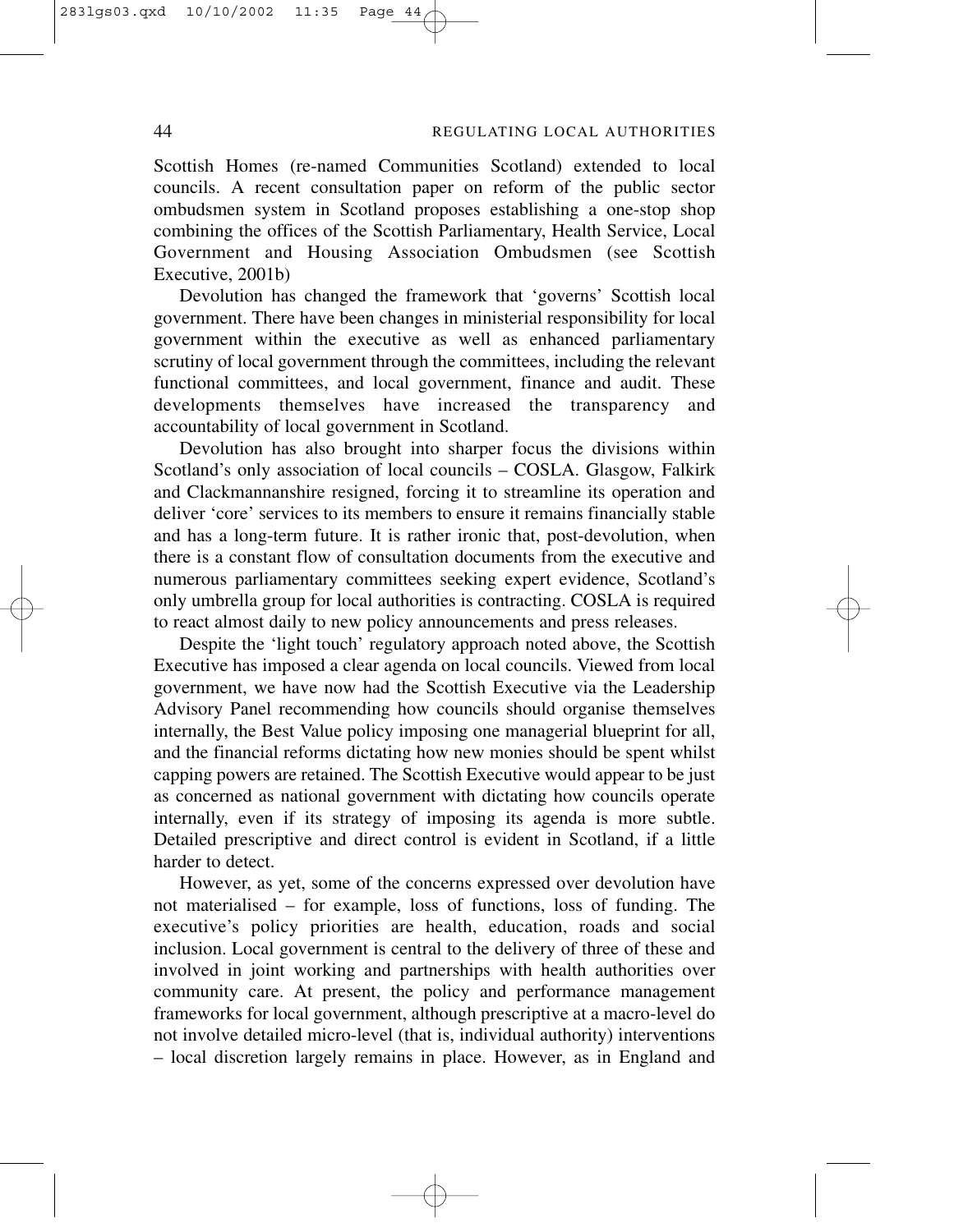10/10/2002

Wales, Scottish councils remain reliant on nationally distributed grants. The financial reforms taking place shift the emphasis to outputs and outcomes, with the executive prioritising spending in key areas.

Senior government politicians and policy advisers in Downing Street have long seen Labour local councils as the 'Achilles' heel' of New Labour, the programme of modernisation is designed to lessen their 'electoral liability' status. The message from the government nationally is 'modernise or perish' (Wilson, 2000: 280). Mair (2000) has noted evidence of similar thinking in the Scottish Executive.

Whilst not resorting to the same prescription/inspection as the DTLR, the Scottish approach does bear some resemblance to it. It would appear politicians and civil servants in Scotland share some of the same scepticism as their counterparts in England regarding local councils' capacity to deliver. The Scottish Executive appears to have a similar attitude to local councils as its counterpart in Westminster and Whitehall. The autonomy granted to local councils has to be earned and is conditional (Jones and Stewart, 2002 same issue).

Important movement took place in the understanding of the relationship between executive and local government during the first year of the new parliament (Mair, 2000: 109). In particular, Mair points to the McIntosh Commission Report's recommendation that councils should only retain their present powers and responsibilities if they accept the executive's reforms. Councils have to be seen to deliver services efficiently and effectively, improve the transparency and inclusiveness of local decisionmaking and scrutinise their own performance more effectively (2000: 111). Although recommendations concerning reform, covenants and working agreements were agreed and carried forward, the substantive recommendations which would have potentially limited the executive's control over councils were either rejected or deferred. Wilson (2001: 306) reports a 'strong streak of centralism' remaining in Whitehall – the Scottish Executive's streak may not be as strong but it is still evident.

Despite its success in imposing its agenda, the Scottish Executive has, at least to date, been less successful in delivering on it. Reflecting its nonexecutant capacity the executive is reliant on local councils, among others, to deliver on its social justice agenda. To date little evidence is available, but it is delivery across a whole range of social policy areas that will be the yardsticks for judgements as to the success of both central–local partnerships and devolution.

If the evidence of the impact of Best Value and 'modernisation' is anything to go by, the executive may run into difficulty. Despite the fact that the parties that form the Scottish Executive (Labour and Liberal Democrats) control (or are coalition partners) in 23 out of 32 council administrations the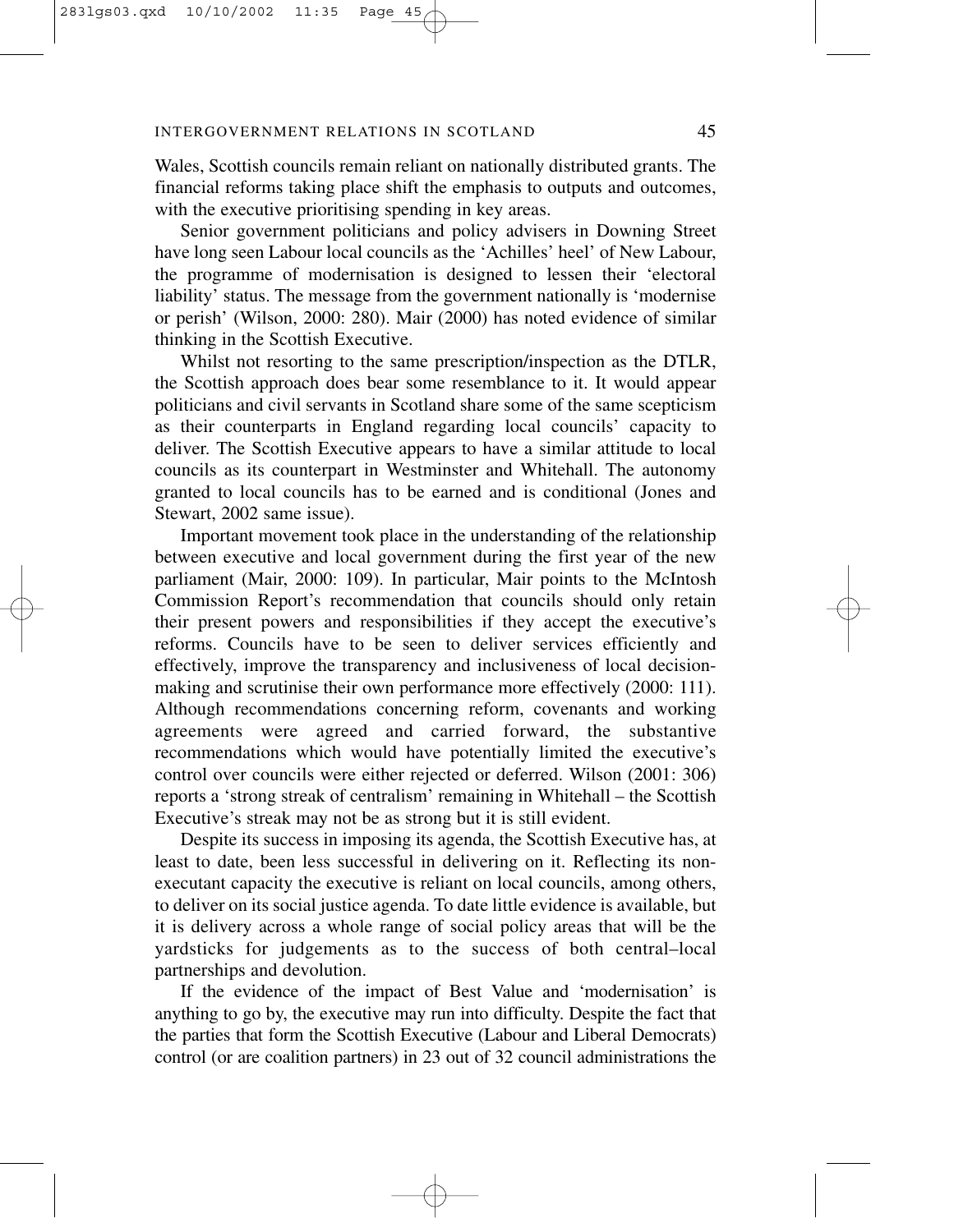modernisation strategy has met firm resistance within Scottish local government. The proposals for adopting an executive model (a cabinet system), the failure to undertake a comprehensive review of local government finance and the recent proposals for democratic renewal (including proportional representation) have all been subject to criticism. The dominant Labour group in the Convention of Scottish Local Authorities recently rejected a move towards a proportional representation voting system.

Devolution has not and will not magic away the dilemmas of governing. The Scottish Executive has confronted the same problem with which Whitehall is very familiar – that of reconciling local discretion with national priorities. The prioritisation to date has been in favour of the latter.

Like the UK government the Scottish Executive has received much criticism over its lack of impact of service delivery outcomes. Two-year anniversary report cards on the Scottish Parliament and Executive were much kinder to the former than the latter. Given the non-executant nature of the executive it is likely that the focus of much of the attention in the next two years will be on local councils. Failure to deliver will impose serious strains on the much-hyped central–local partnership.

### NOTES

1. For the ongoing story of central–local relations in Scotland post-devolution see the Constitution Unit/Economic and Social Research Council/Leverhulme Trust quarterly reports on local government in Scotland http://www.ucl.ac.uk/constitutionunit/leverh/pub.htm.

### REFERENCES

- Alexander, A., 1997, 'Scotland's Parliament and Scottish Local Government: Conditions for a Stable Relationship', *Scottish Affairs*, 19.
- Best Value Task Force, 2000, *Best Value in Local Government: Long Term Arrangements* (Edinburgh: Scottish Executive).
- Clarke, J., 2000, 'Kerley Set to Test Strength of Holyrood Coalition', *Holyrood News*, 29 June.
- Community Planning Working Group, 1998, *Report of the Community Planning Working Group* (Edinburgh: Scottish Office).
- DETR, 1998, *Modernising Local Government Improving Local Services through Best Value* (London: DETR).
- Dunleavy, P., 1997, 'The Constitution', in P. Dunleavy *et al.* (eds.), *Developments in British Politics 5* (Basingstoke: MacMillan).
- Heclo, H. and A. Wildavsky, 1981, *The Private Government of Public Money* (2nd edn., London: MacMillan).
- Himsworth, C.M.G., 1998, 'New Devolution: New Dangers For Local Government?' *Scottish Affairs*, 24.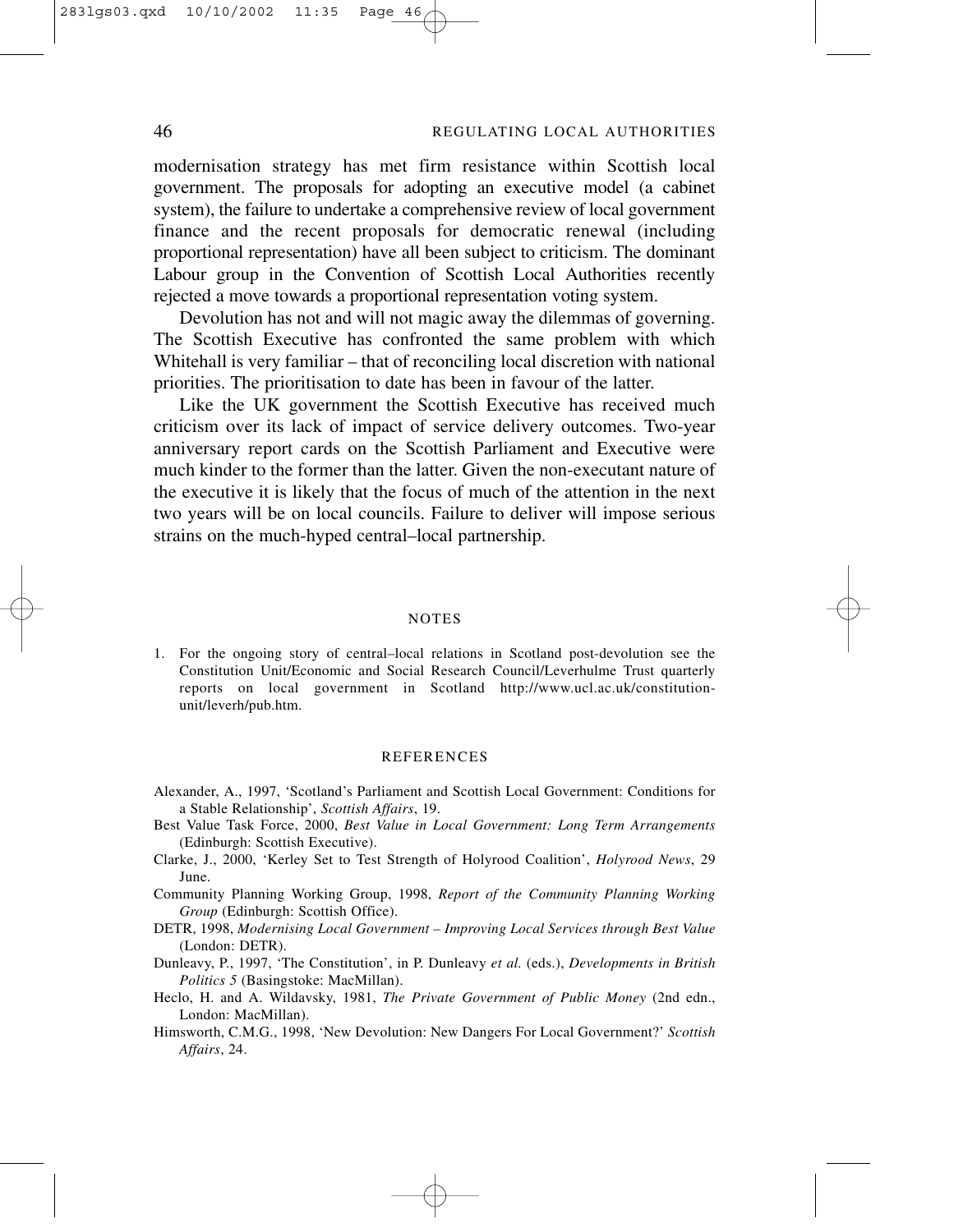283lgs03.gxd 10/10/2002

Hood, C. *et al*., 1999, *Regulation Inside Government* (Oxford University Press).

- Hood, J. and N. McGarvey, 2002, 'Managing the Risks of Public–Private Partnerships in Scottish Local Government', *Policy Studies,* 23/1.
- House of Lords, 1996, *Select Committee on Relations between Central and Local Government vols.I–III* (London: HMSO).
- Jones, G. and J. Stewart, 2002, 'Central–Local Relations Since the Layfield Report', this volume, pp.7–28.
- Kerley Report, 2000, *The Report of the Renewing Local Democracy Working Group* (Edinburgh: Scottish Executive).

Leach, S. and D. Wilson, 2000, *Local Political Leadership* (London: The Policy Press).

- Leadership Advisory Panel Report, 2001, *Scottish Local Government's Self-Review of its Political Management Structures Report of the Leadership Advisory Panel*, http://www.scotland.gov.uk/library3/localgov/rlap-00.asp.
- Lloyd, G. and B. Illsley, 1999, 'Community Planning A New Way Forward for Scotland', *Town and Country Planning*, 68/1.
- Lowndes, V., 1999, 'Rebuilding Trust in Central/Local Relations: Policy or Passion', *Local Government Studies*, 25/1, pp.116–36.
- Mair, C., 2000, 'The Executive and Local Government', in G. Hassan and C. Warhurst (eds.), *The New Scottish Politics: The First Year of the Scottish Parliament* (Edinburgh: The Stationery Office).
- McIntosh Commission on Local Government and the Scottish Parliament, 1999, *Moving Forward: Local Government and the Scottish Parliament* (Edinburgh: The Stationery Office).
- McGarvey, N., 2001a, 'New Scottish Politics, New Texts Required', *British Journal of Politics and International Relations*, 3/3, pp.427–44.
- McGarvey, N., 2001b, 'New Perspectives on Accountability', *Public Administration*, 79/4, pp.949–54.
- Midwinter, A., 2000, 'McIntosh on Governance and Accountability', *Local Government Studies*, 26/2, pp.1–6.
- Midwinter, A., 2001, Written Memorandum to Local Government Finance Inquiry of the Scottish Parliament.
- Midwinter, A. and N. McGarvey, 1997, 'The Reformed System of Local Government Finance in Scotland', *Policy and Politics*, 25/2, pp.143–52.
- Midwinter, A. and N. McGarvey, 1999, 'Developing Best Value in Scotland: Concepts and Contradictions', *Local Government Studies*, 25/2, pp.87–101.
- Midwinter, A and N. McGarvey, 2001a, 'The New Accountability? Devolution and Expenditure Politics in Scotland', *Public Money and Management*, 21/3, pp.47–55.
- Midwinter, A. and N. McGarvey, 2001b, 'In Search of the Regulatory State: Evidence from Scotland', *Public Administration*, 79/4, pp.825–49.
- Midwinter, A., M. Keating and J. Mitchell, 1991, *Politics and Public Policy in Scotland* (Basingstoke: MacMillan).
- Mitchell, J., 2001, 'The Study of Scottish Politics Post-Devolution: New Evidence, New Analysis and New Methods?' *West European Politics*, 24/4, pp.216–23.
- Rhodes, R.A.W., 1988, *Beyond Westminster and Whitehall* (London: Unwin Hyman).
- Rhodes, R.A.W., 1997, *Understanding Governance* (Buckingham: Open University).
- Scottish Executive, 1999, *Report of the Commission on Local Government at the Scottish Parliament – The Scottish Executive Response* (Edinburgh: Scottish Executive).
- Scottish Office, 1997, *Scotland's Parliament* cm 3658 (Edinburgh: The Stationery Office).
- Scottish Executive, 2001b, Scottish Executive Press Release E1194/2001, 'Mackay Signs Local Government Partnership Framework with COSLA', 3 May 2001, http://www.scotland.gov.uk/news/2001/05/se1194.asp.
- Scottish Executive, 2001b, *A Modern Complaints System. Consultation on Proposals for Public Sector Ombudsmen in Scotland*. Laid before the Scottish Parliament by the